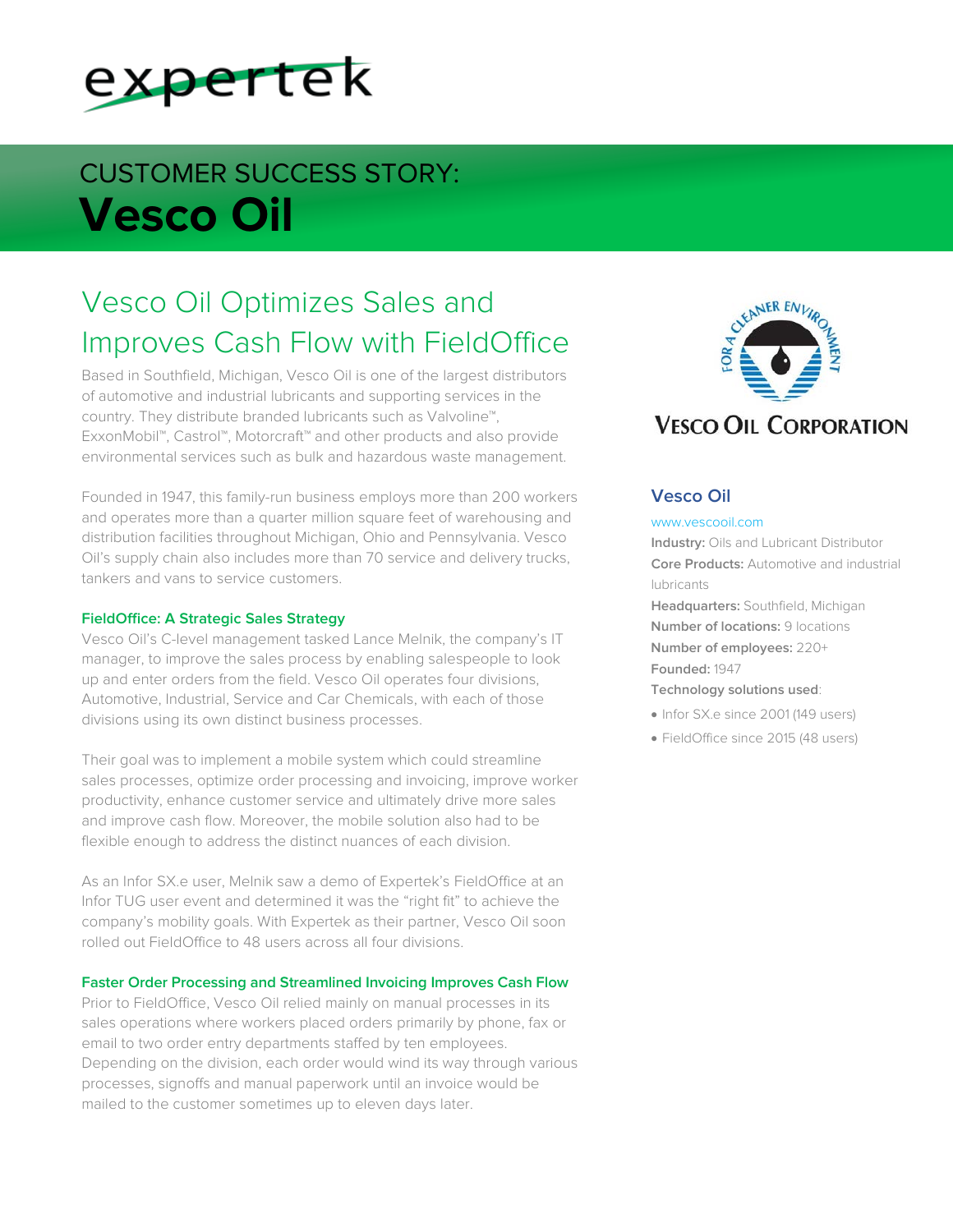Since implementation of FieldOffice, more than 90% of orders now are transmitted instantaneously via workers' iPads. This has led to a dramatic reduction in order processing time with invoices now mailed to customers in 24 hours. According to Melnik, FieldOffice not only enables the processing of a greater volume of orders in less time but it also promotes significant productivity and cost efficiencies since less resources are needed for order entry and employees have been reallocated to other areas of the business. Melnik also reports an improvement in cash flow after the invoice processing substantially improved.

# **Optimizing the Customer Experience**

Vesco Oil's success and continuous growth is built on delivering quality products, services and consistent, high level customer service. Technology also is playing a key role in how it engages customers and optimizes the customer experience. FieldOffice helps salespeople develop a deeper understanding of customer needs and creates a memorable experience where their needs are addressed with even higher levels of customer service.

FieldOffice gives Vesco Oil's salespeople complete visibility into the company's SX.e ERP data from their iPads. Salespeople can give customers immediate information on inventory availability, pricing and other product and customer information. Quotes and orders can be drafted and submitted in a matter of minutes on the spot rather than waiting until they are back at their desk.

Melnik notes how FieldOffice also can help salespeople drive more sales by viewing the shopping list feature which enables them to quickly access a customer's order history as well as other useful trends and details. "We can then use the company's Business Intelligence system which can provide a prediction of whether we are losing sales or if it's just time for a reorder again. This is valuable information for salespeople to leverage when servicing customers," says Melnik.

# **Delivering a Mobile POS and VMI Functionality for Route Sales**

Vesco Oil's Car Chemical division business includes a line of appearance products such as waxes, polishes, cleaners and paints which are sold to dealerships, car washes, detailers and body shops. Sales processes at this division utilize both vendor managed inventory (VMI) and point of sale (POS) models where the sales person's vehicle is operated as a "mini-warehouse." For this division, it's important to keep stocking levels fluid and responsive to demand. This new version of FieldOffice, with automated VMI functionality and key modifications specific to the Car Appearance's business needs, was implemented in April 2017.

With FieldOffice, salespeople there count stock and then check the correct quantity levels in the system based on pre-established criteria. Then, they can restock inventory, generate purchase orders, and print out a receipt for the customer on the spot. This facilitates better inventory and cost control while meeting the needs of customers by assuring they have the products they need when they need them.

**Improved … Productivity. Visibility. Customer Service.**  $\overline{\phantom{a}}$  , where  $\overline{\phantom{a}}$ 

FieldOffice gives each sales rep complete visibility into the SX.e data directly from their iPads, so Vesco Oil's salespeople can give customers immediate and accurate information on inventory availability, pricing and other product and customer related information.